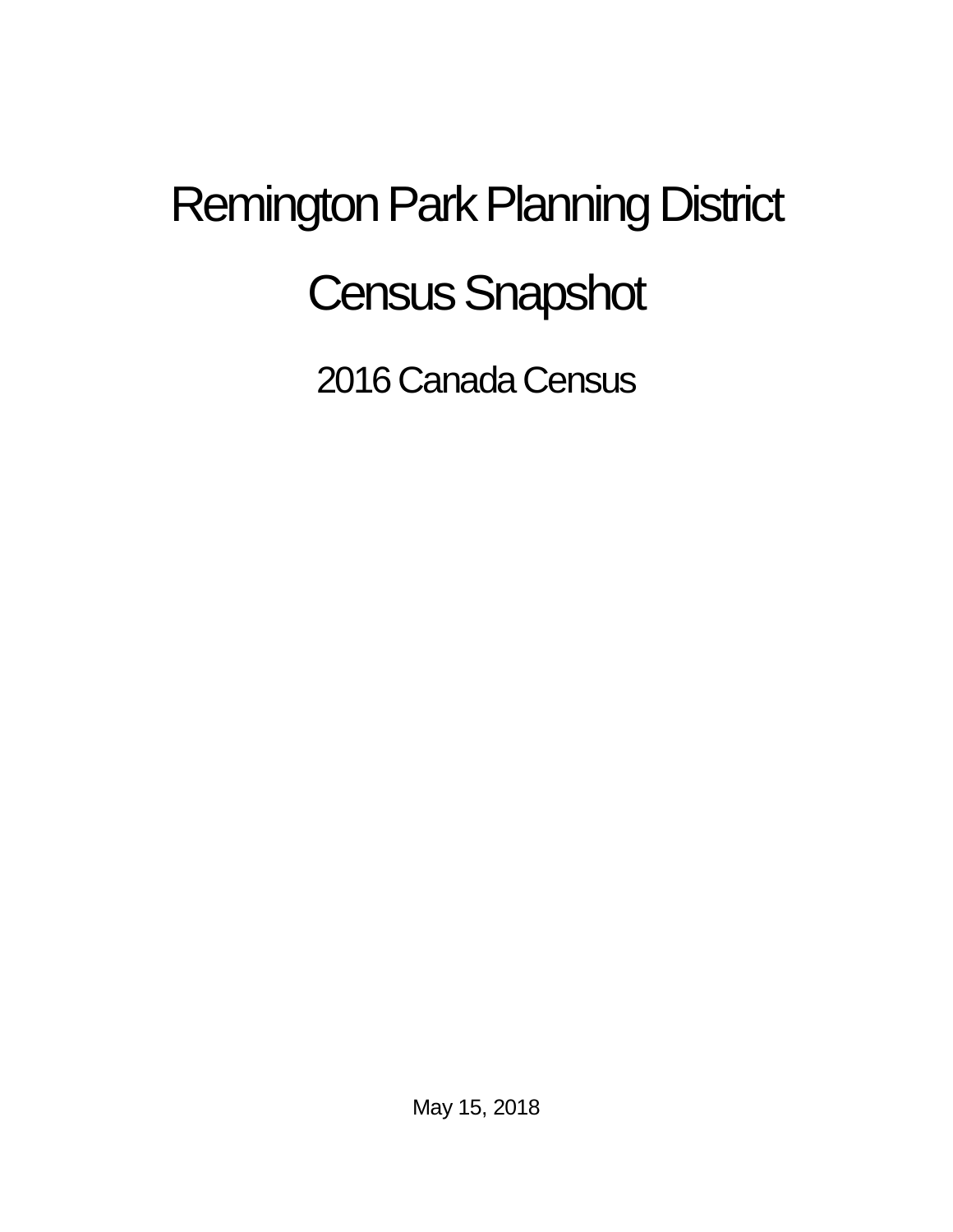City of Windsor Planning Department Remington Park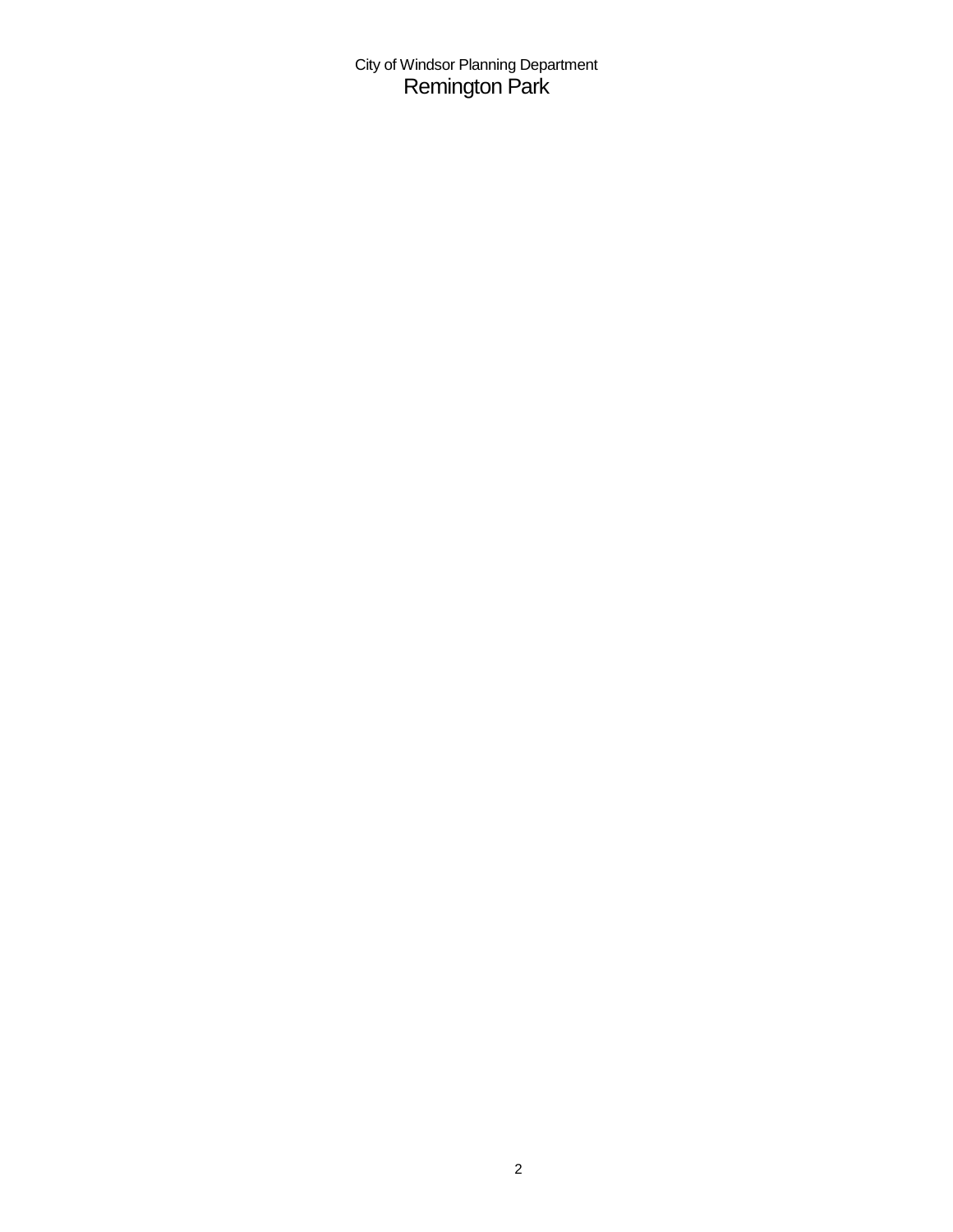## City of Windsor Planning Department 2016 Census Census Snapshot

| 2016 Census<br><b>Census Snapshot</b> | <b>Remington Park</b> |     |
|---------------------------------------|-----------------------|-----|
|                                       |                       | %   |
| <b>Total Population</b>               | 5,655                 |     |
| Males                                 | 2,685                 | 47% |
| Females                               | 2,970                 | 53% |
|                                       |                       |     |
| <b>2016 Population by Age</b>         | 5,655                 |     |
| 0 to 4 years                          | 285                   | 5%  |
| 5 to 9 years                          | 345                   | 6%  |
| 10 to 14 years                        | 310                   | 5%  |
| 15 to 19 years                        | 395                   | 7%  |
| 20 to 24 years                        | 415                   | 7%  |
| 25 to 29 years                        | 335                   | 6%  |
| 30 to 34 years                        | 325                   | 6%  |
| 35 to 39 years                        | 295                   | 5%  |
| 40 to 44 years                        | 305                   | 5%  |
| 45 to 49 years                        | 385                   | 7%  |
| 50 to 54 years                        | 490                   | 9%  |
| 55 to 59 years                        | 440                   | 8%  |
| 60 to 64 years                        | 345                   | 6%  |
| 65 to 69 years                        | 300                   | 5%  |
| 70 to 74 years                        | 195                   | 3%  |
| 75 to 79 years                        | 155                   | 3%  |
| 80 to 84 years                        | 150                   | 3%  |
| 85 to 89 years                        | 125                   | 2%  |
| 90 to 94 years                        | 70                    | 1%  |
| 95 to 99 years                        | 10                    | 0%  |
| 100 years and over                    | $\boldsymbol{0}$      | 0%  |
|                                       |                       |     |
| 0 to 14 years                         | 950                   | 17% |
| 15 to 64 years                        | 3,695                 | 65% |
| 65 years and over                     | 1,005                 | 18% |
| 85 years and over                     | 250                   | 4%  |
|                                       |                       |     |
| Average age of population             | 41.6                  |     |
| <b>Median age</b>                     | 42.2                  |     |
| <b>Families</b>                       | 1,590                 |     |
| Persons per family                    | 2.9                   | 0%  |
| Total couple families                 | 1,155                 | 73% |